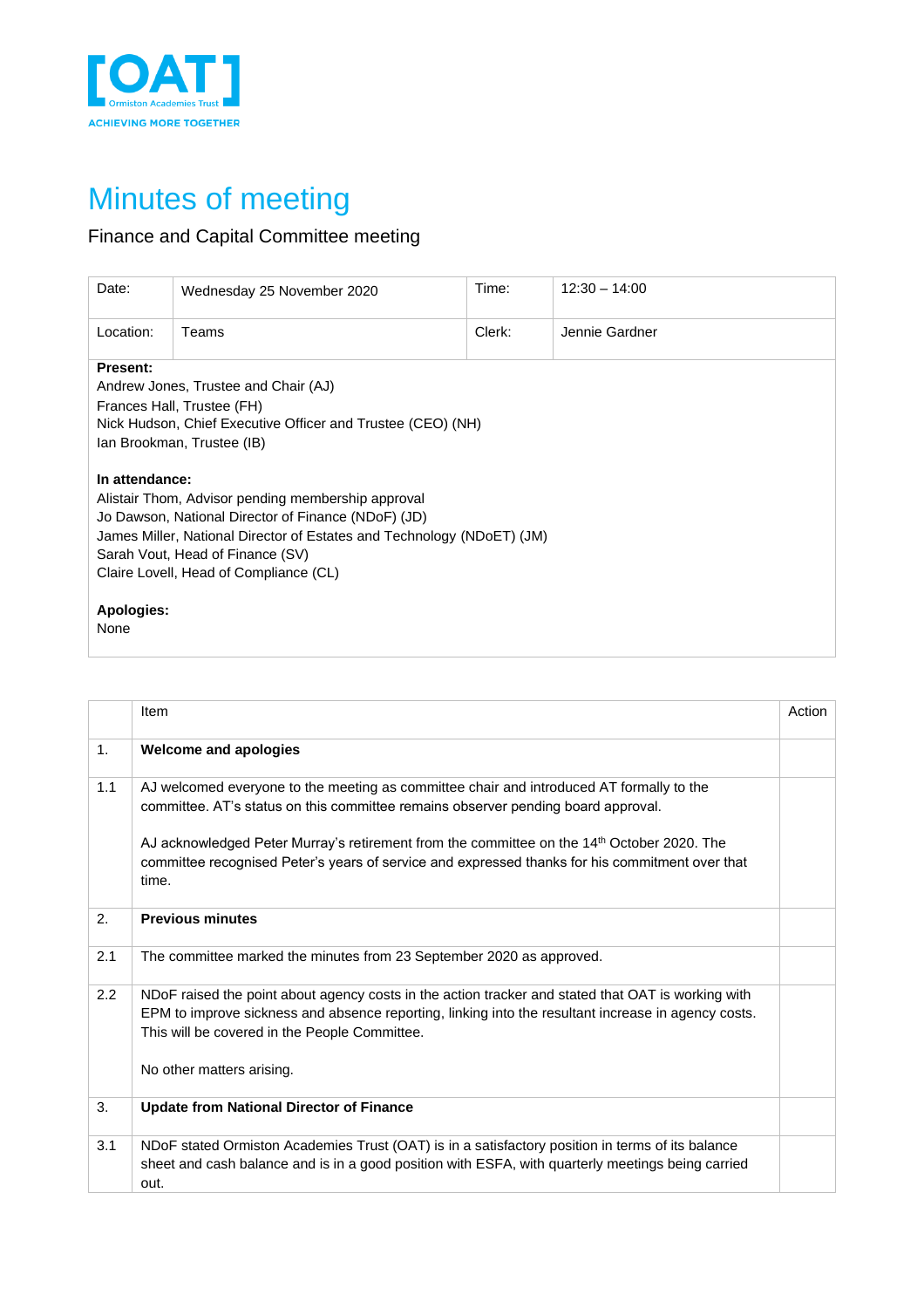

NDoF stated that the year-end position is lower than predicted because of the enhanced pension provision.

NDoF stated that the outcome for 20/21 is far more difficult to predict because of COVID-19, and there are significant variations in spend depending on the location of the academies. However, COVID 19 associated costs, such as increased cleaning and PPE spend are being reviewed and tracked monthly. NDoF reassured the committee that Regional Finance Leads, NDoF, Regional Directors and Principals are working together to ensure that academies achieve budgets.

**The Trustees queried how NDoF is keeping control of all the current uncertainties, such as**  lettings, catch up funding, Covid costs and contingency planning. NDoF stated that OAT is improving its reporting in terms of the above variances and November will show a good set of results. The Contingency will not be allocated to academies now.

The Trustees led a discussion on reserves and if there are any planned projects / known spending that can be flexed to ensure academies meet their 3% reserves budget. The NDoF stated that noncritical spend was being deferred where appropriate.

The Trustees requested sensitivity analysis to be included within monthly management accounts.

**The Trusteed asked the position of Head Office reserves.** NDoF stated that each recruitment was being made with careful consideration to the benefits provided by incremental roles (mainly school improvement/ front-line focused lead practitioners) and the wider risks and reserves position.

**The NDoF proposed and the Trustees agreed that the committee have visibility of proposed contingency allocation before it is allocated to the academies. This will be reviewed in the next F&C (February).**

NDoF to share management accounts monthly with the committee and will add in a page on sensitivity.

NDoF is preparing a paper on finance systems strategy for the next committee meeting. NDoF is also working on the current financials' management pack. This will be shared regularly with the committee. NDoF

NDoF

The NDoF presented the communication of top-down targets and the current work on CLFP. **The Trustees questioned if the benchmark data shared with executives and trustees was available to principals.** The NDoF stated that the analysis shared via the DfE View My Financial Insights was consistent with the analysis performed by the finance team as part of the budget process. The NDoF also stated that the finance teams, RDs and principals were already working to address those areas highlighted by the DfE as focus areas.

The Trustees discussed project governance and the new Projects Board outlined in the NDoF's update. NDoF explained that the purpose of the board is to identify any constraints and be able to bring then to the executive's attention.

NDoF advised the committee that work was progressing with regards to TBAP. Exploratory due diligence is being carried out.

| 4.  | <b>Decision/ Consultation papers</b> |  |
|-----|--------------------------------------|--|
| 4.1 | Paper 4 - Meadows                    |  |